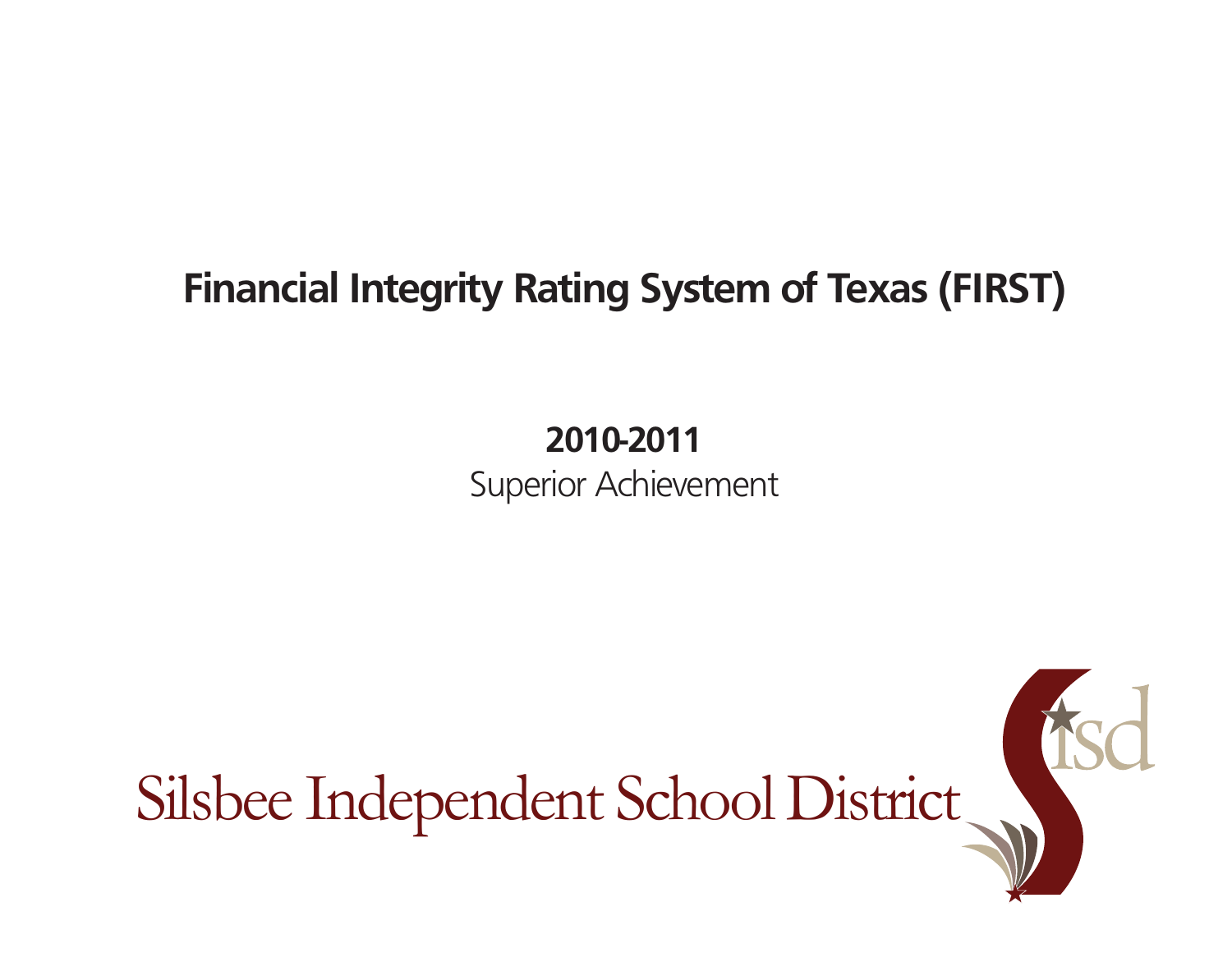**RATING YEAR**  $\boxed{2010-2011}$   $\boxed{\text{Select An Option}}$  Help  $\boxed{\text{Help}}$ 



**[Financial Integrity Rating Syste](http://tea4avwaylon.tea.state.tx.us/First/forms/main.aspx)m of Texas**

## **2010-2011 RATINGS BASED ON SCHOOL YEAR 2009-2010 DATA - DISTRICT STATUS DETAIL**

| Name: SILSBEE ISD(100904)    |                                                                                                                                                                                                                                                                   | Publication Level 1: 2/28/2014 3:38:12 PM |                         |                                   |  |  |
|------------------------------|-------------------------------------------------------------------------------------------------------------------------------------------------------------------------------------------------------------------------------------------------------------------|-------------------------------------------|-------------------------|-----------------------------------|--|--|
| <b>Status: Passed</b>        |                                                                                                                                                                                                                                                                   | Publication Level 2: 2/28/2014 3:38:12 PM |                         |                                   |  |  |
| Rating: Superior Achievement |                                                                                                                                                                                                                                                                   | Last Updated: 2/28/2014 3:38:12 PM        |                         |                                   |  |  |
| <b>District Score: 72</b>    |                                                                                                                                                                                                                                                                   | Passing Score: 56                         |                         |                                   |  |  |
| #                            | <b>Indicator Description</b>                                                                                                                                                                                                                                      |                                           |                         | <b>Score</b>                      |  |  |
| 1                            | Was The Total Fund Balance Less Reserved Fund Balance Greater Than Zero In The General Fund?                                                                                                                                                                      |                                           |                         | Yes                               |  |  |
| 2                            | Was the Total Unrestricted Net Asset Balance (Net of Accretion of Interest on Capital Appreciation Bonds) In the Governmental Activities Column<br>in the Statement of Net Assets Greater than Zero? (If the District's 5 Year % Change in Students was 10% more) | 4/25/2011<br>7:46:00 PM                   | Yes                     |                                   |  |  |
| 3                            | Were There No Disclosures In The Annual Financial Report And/Or Other Sources Of Information Concerning Default On Bonded Indebtedness<br>Obligations?                                                                                                            | 4/25/2011<br>7:46:00 PM                   | Yes                     |                                   |  |  |
| $\overline{4}$               | Was The Annual Financial Report Filed Within One Month After November 27th or January 28th Deadline Depending Upon The District's Fiscal<br>Year End Date (June 30th or August 31st)?                                                                             |                                           |                         | Yes                               |  |  |
| 5                            | Was There An Unqualified Opinion in Annual Financial Report?                                                                                                                                                                                                      |                                           | 4/25/2011<br>7:46:01 PM | Yes                               |  |  |
| 6                            | Did The Annual Financial Report Not Disclose Any Instance(s) Of Material Weaknesses In Internal Controls?                                                                                                                                                         |                                           | 4/25/2011<br>7:46:01 PM | Yes                               |  |  |
|                              |                                                                                                                                                                                                                                                                   |                                           |                         | $\mathbf{1}$<br>Multiplier<br>Sum |  |  |
|                              |                                                                                                                                                                                                                                                                   |                                           |                         |                                   |  |  |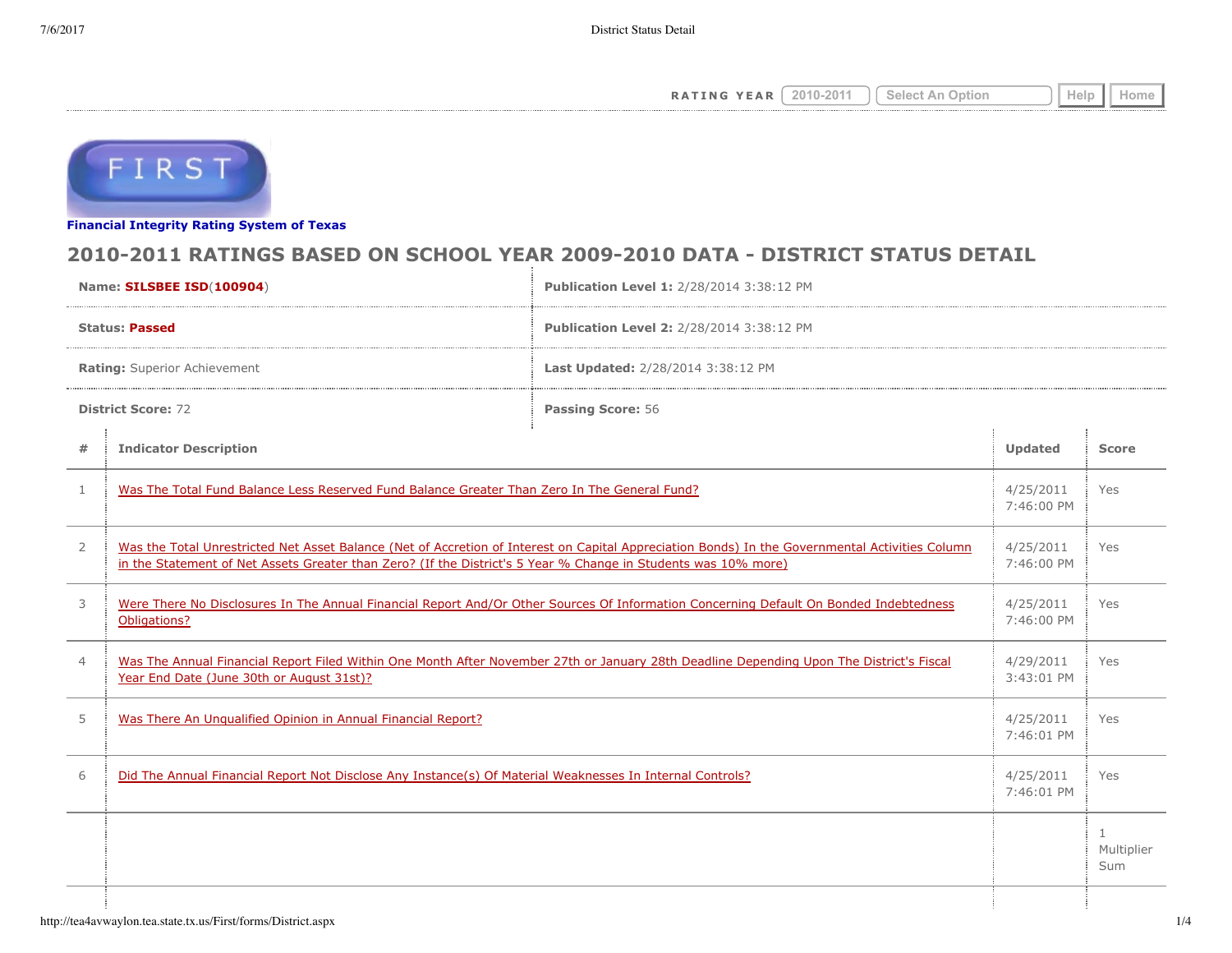| 7  | Did the Districts Academic Rating Exceed Academically Unacceptable?                                                                                                                                                                                                 | 4/25/2011<br>7:46:01 PM            | 5              |
|----|---------------------------------------------------------------------------------------------------------------------------------------------------------------------------------------------------------------------------------------------------------------------|------------------------------------|----------------|
| 8  | Was The Three-Year Average Percent Of Total Tax Collections (Including Delinguent) Greater Than 98%?                                                                                                                                                                | 4/25/2011<br>7:46:01 PM            | 5              |
| 9  | Did The Comparison Of PEIMS Data To Like Information In Annual Financial Report Result In An Aggregate Variance Of Less Than 3 Percent Of<br><b>Expenditures Per Fund Type (Data Quality Measure)?</b>                                                              | 5/10/2011<br>10:01:44<br><b>PM</b> | 5              |
| 10 | Were Debt Related Expenditures (Net Of IFA And/Or EDA Allotment) < \$350.00 Per Student? (If The District's Five-Year Percent Change In<br>Students = $Or > 7\%$ , Or If Property Taxes Collected Per Penny Of Tax Effort > \$200,000 Per Student)                  | 4/25/2011<br>7:46:02 PM            | $\overline{4}$ |
| 11 | Was There No Disclosure In The Annual Audit Report Of Material Noncompliance?                                                                                                                                                                                       | 4/25/2011<br>7:46:02 PM            | 5              |
| 12 | Did The District Have Full Accreditation Status In Relation To Financial Management Practices? (e.g. No Conservator Or Monitor Assigned)                                                                                                                            | 4/25/2011<br>7:46:02 PM            | 5              |
| 13 | Was The Aggregate Of Budgeted Expenditures And Other Uses Less Than The Aggregate Of Total Revenues, Other Resources and Fund Balance In<br><b>General Fund?</b>                                                                                                    | 4/25/2011<br>7:46:03 PM            | 5              |
| 14 | If The District's Aggregate Fund Balance In The General Fund And Capital Projects Fund Was Less Than Zero, Were Construction Projects<br>Adequately Financed? (To Avoid Creating Or Adding To The Fund Balance Deficit Situation)                                   | 5/10/2011<br>4:05:26 PM            | 5              |
| 15 | Was The Ratio Of Cash And Investments To Deferred Revenues (Excluding Amount Equal To Net Delinguent Taxes Receivable) In The General<br>Fund Greater Than Or Equal To 1:1? (If Deferred Revenues Are Less Than Net Delinguent Taxes Receivable)                    | 4/25/2011<br>7:46:03 PM            | 5              |
| 16 | Was The Administrative Cost Ratio Less Than The Threshold Ratio?                                                                                                                                                                                                    | 4/25/2011<br>7:46:03 PM            | 5              |
| 17 | Was The Ratio Of Students To Teachers Within the Ranges Shown Below According To District Size?                                                                                                                                                                     | 4/25/2011<br>7:46:04 PM            | 5              |
| 18 | Was The Ratio Of Students To Total Staff Within the Ranges Shown Below According To District Size?                                                                                                                                                                  | 4/25/2011<br>7:46:04 PM            | 3              |
| 19 | Was The Total Fund Balance In The General Fund More Than 50% And Less Than 150% Of Optimum According To The Fund Balance And Cash<br>Flow Calculation Worksheet In The Annual Financial Report?                                                                     | 4/25/2011<br>7:46:04 PM            | 5              |
| 20 | Was The Decrease In Undesignated Unreserved Fund Balance < 20% Over Two Fiscal Years?(If 1.5 Times Optimum Fund Balance < Total Fund<br>Balance In General Fund Or If Total Revenues > Operating Expenditures In The General Fund, Then District Receives 5 Points) | 4/25/2011<br>7:46:04 PM            | 5              |
| 21 | Was The Aggregate Total Of Cash And Investments In The General Fund More Than \$0?                                                                                                                                                                                  | 4/25/2011<br>7:46:04 PM            | 5              |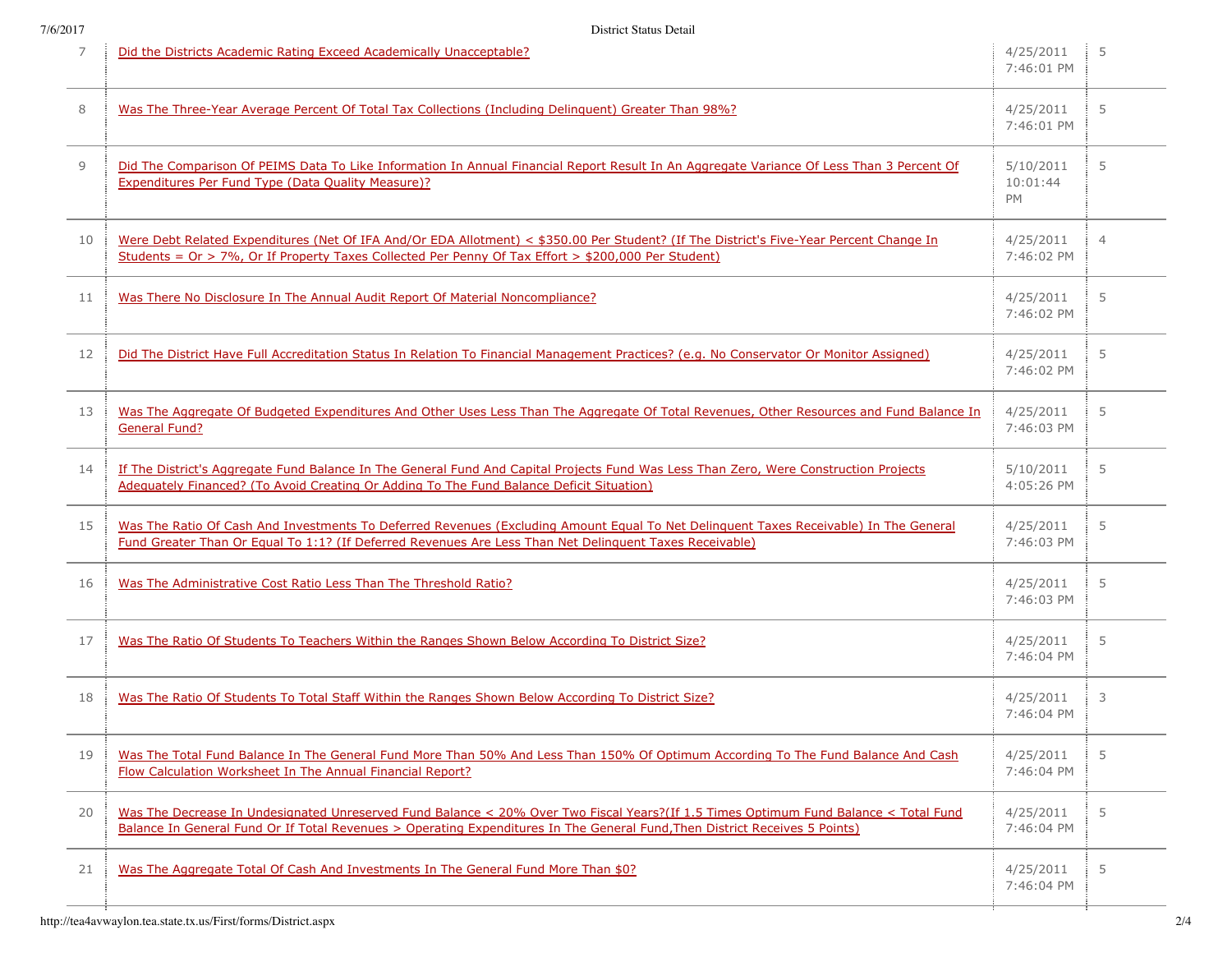| 22 | Were Investment Earnings In All Funds (Excluding Debt Service Fund and Capital Projects Fund) More Than \$20 Per Student? | 4/25/2011<br>7:46:05 PM | $\overline{0}$        |
|----|---------------------------------------------------------------------------------------------------------------------------|-------------------------|-----------------------|
|    |                                                                                                                           |                         | 72<br>Weighted<br>Sum |
|    |                                                                                                                           |                         | Multiplier<br>Sum     |
|    |                                                                                                                           |                         | 72 Score              |

## **DETERMINATION OF RATING**

| Α. | Did the district answer 'No' to Indicators 1, 2, 3, or 4? OR Did the district answer 'No' to both 5 and 6? If so, the district's rating is Substandard Achievement. |                                          |  |  |  |
|----|---------------------------------------------------------------------------------------------------------------------------------------------------------------------|------------------------------------------|--|--|--|
| в. | Determine the rating by the applicable number of points. (Indicators 7-22)                                                                                          |                                          |  |  |  |
|    | <b>Superior Achievement</b>                                                                                                                                         | 72-80 and Yes to indicator 7             |  |  |  |
|    | <b>Above Standard Achievement</b>                                                                                                                                   | $64-71$ or $>= 72$ and No to indicator 7 |  |  |  |
|    | <b>Standard Achievement</b>                                                                                                                                         | 56-63                                    |  |  |  |
|    | <b>Substandard Achievement</b>                                                                                                                                      | <56 or No to one default indicator       |  |  |  |

## **INDICATOR 17 & 18 RATIOS**

| Indicator 17                               | Ranges for Ratios |      | <b>Indicator 18</b>                        | Ranges for Ratios |      |
|--------------------------------------------|-------------------|------|--------------------------------------------|-------------------|------|
| District Size - Number of Students Between | Low               | High | District Size - Number of Students Between | Low               | High |
| < 500                                      |                   | 22   | < 500                                      |                   | 14   |
| 500-999                                    | 10                | 22   | 500-999                                    | 5.8               | 14   |
| 1000-4999                                  | 11.5              | 22   | 1000-4999                                  | 6.3               | 14   |
| 5000-9999                                  | 13                | 22   | 5000-9999                                  | 6.8               | 14   |
| $\Rightarrow$ 10000                        | 13.5              | 22   | $\Rightarrow 10000$                        | 7.0               | 14   |

| <b>Indicator 18</b>                        | Ranges for Ratios |        |  |
|--------------------------------------------|-------------------|--------|--|
| District Size - Number of Students Between | Low               | High   |  |
| < 500                                      | 5                 | 14     |  |
| 500-999                                    | 5.8               | 14     |  |
| 1000-4999                                  | 6.3               | 14<br> |  |
| 5000-9999                                  | 6.8               | 14     |  |
| $\Rightarrow 10000$                        | 7.0               | 14     |  |